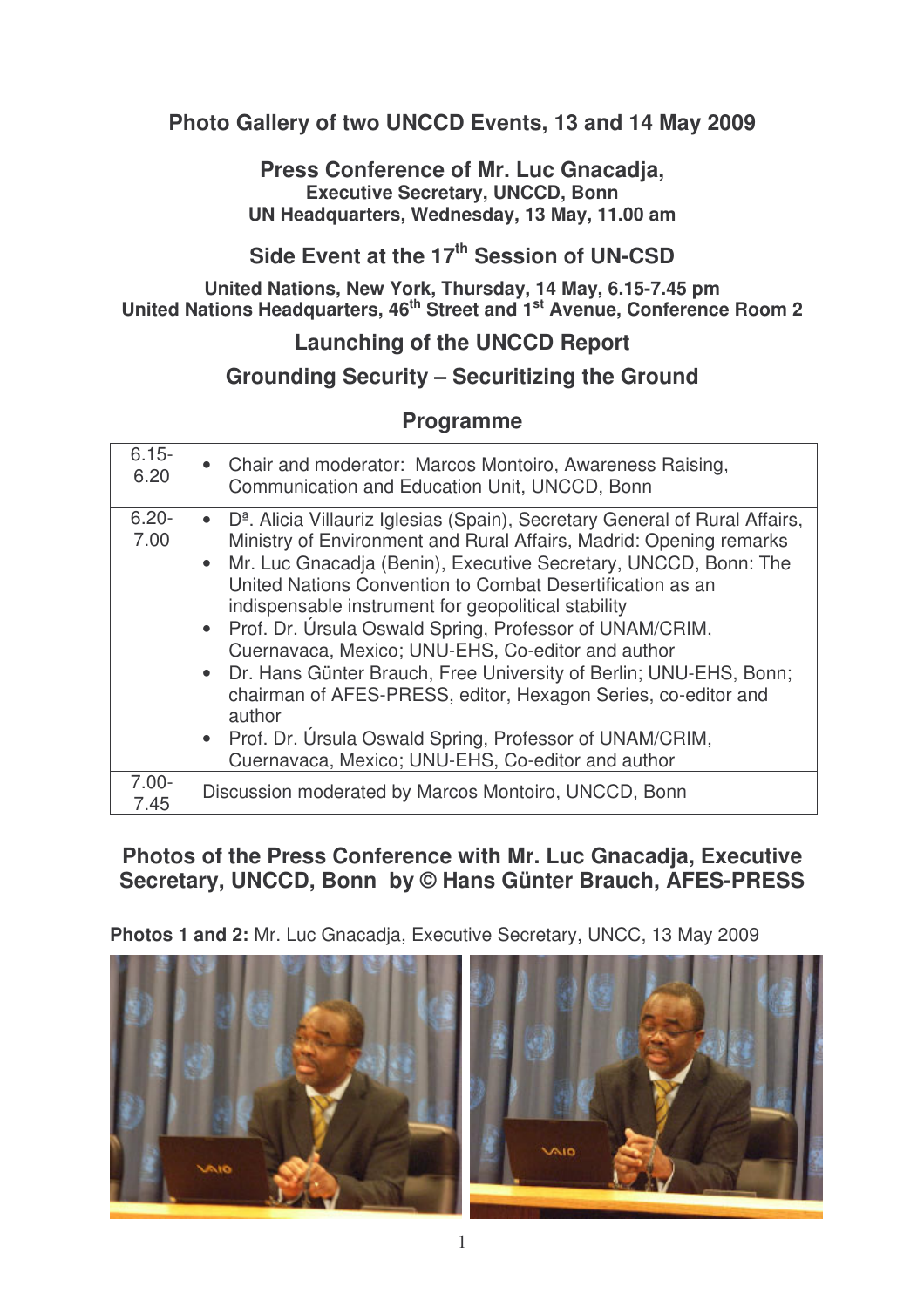

**Photo 3:** Mr. Luc Gnacadja, Executive Secretary, UNCC, 13 May 2009

### **Photos of the Side event at UN-CSD by Sergio Zelaya, UNCCD**

**Photo 1:** From left to right: Prof. Dr. Úrsula Oswald Spring (Mexico), UNAM-CRIM, Cuernavaca; UNU-EHS, Bonn; Dª. Alicia Villauriz Iglesias (Spain), Secretary General of Rural Affairs, Ministry of Environment and Rural Affairs, Madrid. **Photo 2:** From left to right: Dr. Hans Günter Brauch (Germany), chairman, AFES-PRESS; Free University of Berlin, UNU-EHS, Bonn; Prof. Dr. Úrsula Oswald Spring (Mexico), UNAM-CRIM, Cuernavaca; UNU-EHS, Bonn;



**Photo 3:** From left to right: Dr. Hans Günter Brauch (Germany), chairman, AFES-PRESS; Free University of Berlin, UNU-EHS, Bonn; Prof. Dr. Úrsula Oswald Spring (Mexico), UNAM-CRIM, Cuernavaca; UNU-EHS, Bonn; Dª. Alicia Villauriz Iglesias (Spain), Secretary General of Rural Affairs, Ministry of Environment and Rural Affairs, Madrid; Mr. Luc Gnacadja (Benin), Executive Secretary, UNCCD, Bonn; Mr. Marcos Montoiro (Spain), Awareness Raising, Communication and Education Unit, UNCCD, Bonn.